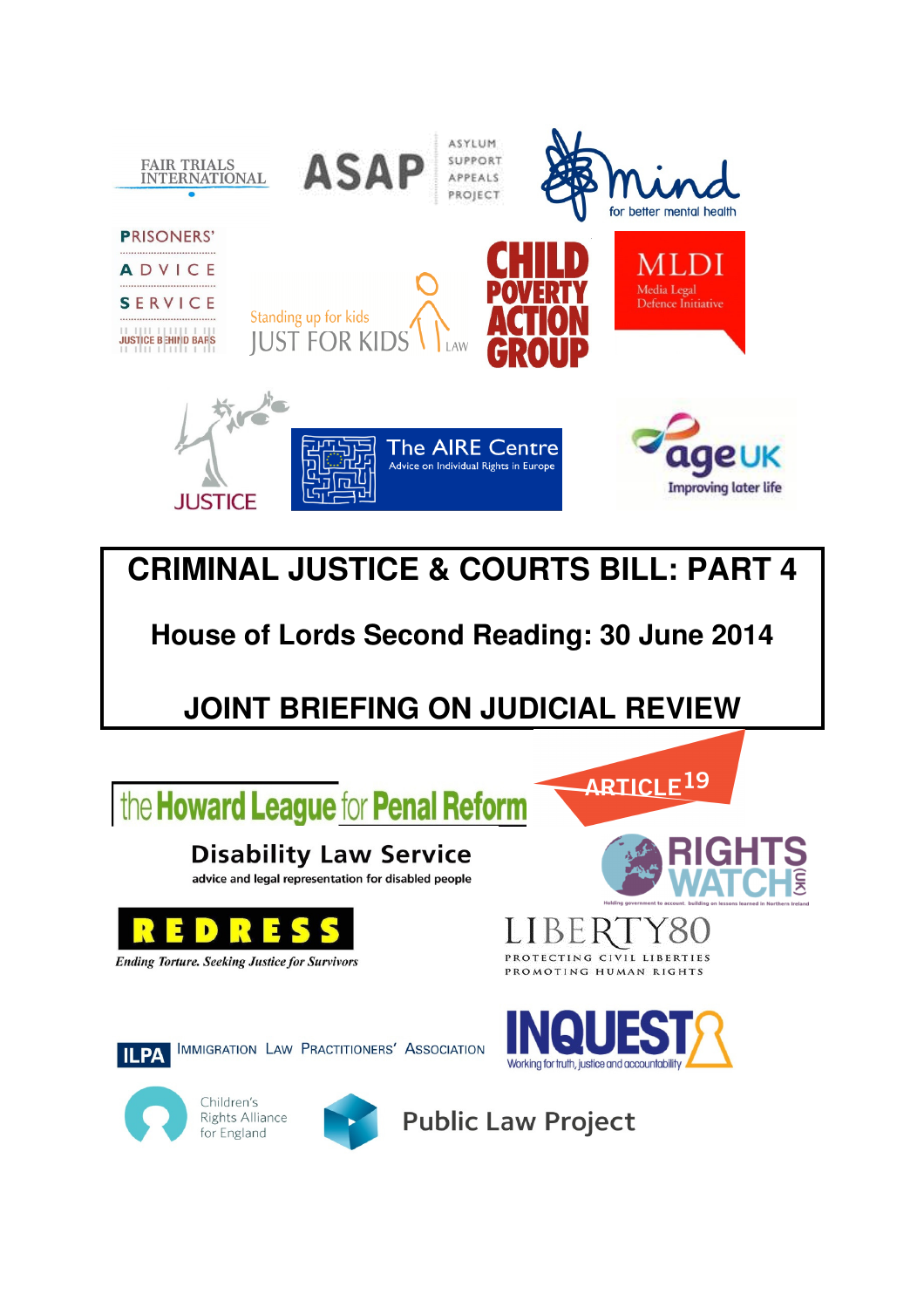#### **Introduction**

Judicial review is a legal process by which individuals can challenge decisions made by public authorities on the basis that they are unlawful, irrational, unfair or disproportionate. It is a directly accessible check on abuse of power, a means of holding the executive to account, increasing transparency, and of providing redress when public agencies and central Government act unlawfully. Part 4 of the Criminal Justice & Courts Bill proposes significant restrictions on the procedure for judicial review.

Reactions to this Bill and earlier consultations – including from the senior judiciary – doubt these measures address any identified risk or result in any significant savings. There are serious concerns about the constitutional implications of making it harder for those without means to challenge public decision making. Parliament's own Joint Committee on Human Rights says there is no evidence to support the case for reform. Significantly, the JCHR also criticise the Lord Chancellor's "energetic pursuit" of reforms to insulate the executive from challenge as unavoidably problematic for the rule of law.

**We represent issues, individuals and groups which are affected by public decisionmaking.** 

**The effect of these proposals will be to suppress legitimate challenge; limit judges' discretion to act in the public interest and shield public agencies from effective oversight.** 

**These proposals are not principally about the law or lawyers. They will affect decisions about the countryside, about schools, hospitals, our armed forces, police and security services; about housing, healthcare, education and transport.** 

**Ultimately these changes will affect how and whether Government will abide by the rules which Parliament sets.** 

#### **The Reforms: A Summary of Key Provisions**

- Enabling the executive to escape legal consequences for unlawful action if it can persuade the court that it is highly likely that it would have taken the same action had it acted lawfully [Clause 64 of the Bill].
- Introducing new financial obstacles and costs threats in the path of those seeking to hold the executive to account [Clauses 65, 66, 68 and 69].
- Deterring charities and other individuals and organisations with specialist experience with limited funds from intervening in litigation to assist the court in cases that raise issues of wider public interest [Clause 67].
- Redefining the executive's relationship with the judiciary, by making the Lord Chancellor the primary arbiter of what is in the public interest for the purposes of litigation to which the Government may be a party [clauses 68(9)-(11)].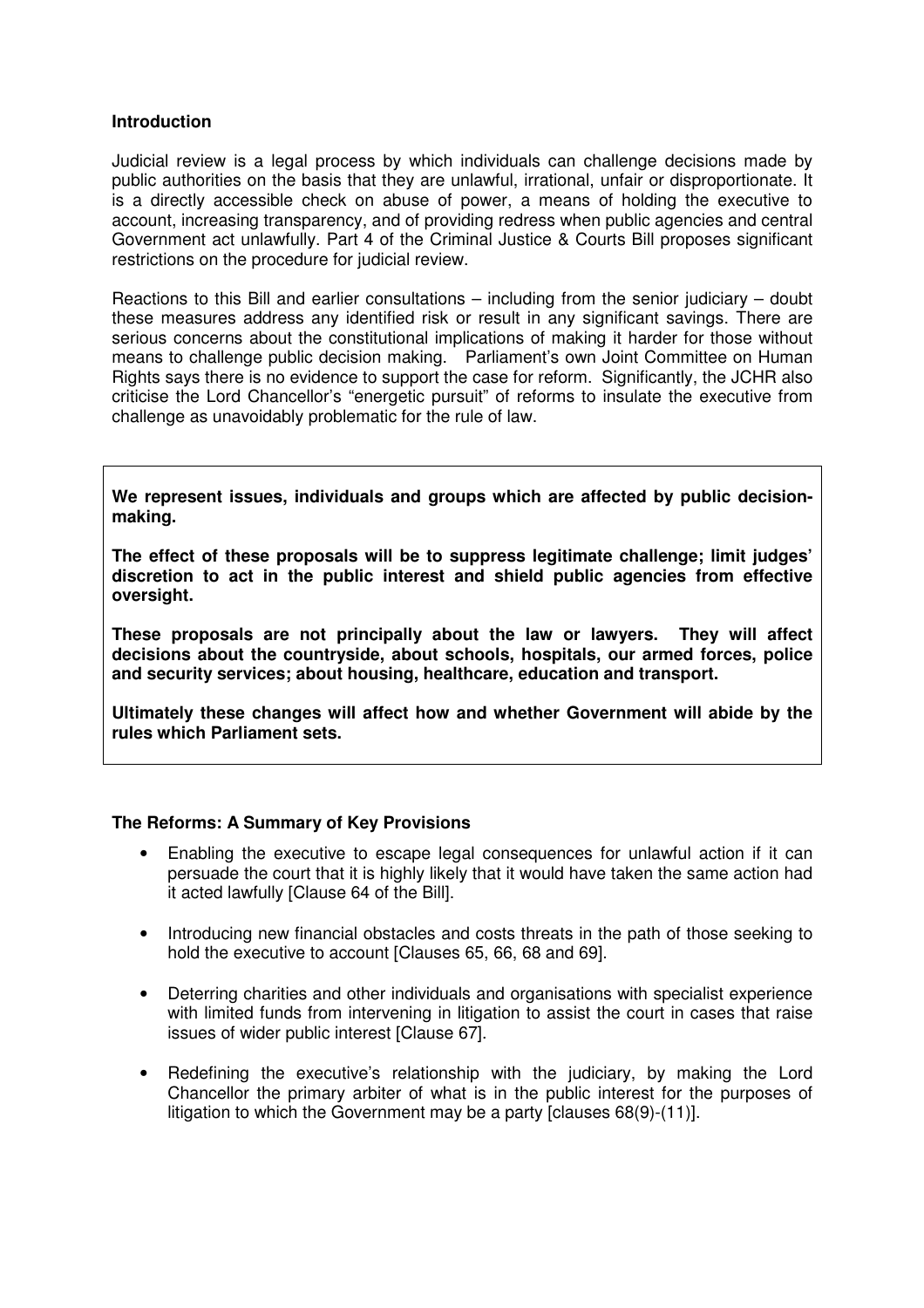## **"Highly likely" and unlawful public action – Clause 64**

**The Proposal:** The court must refuse judicial review if the court concludes that it is **highly likely** that the outcome for the applicant would not have been substantially different if the conduct complained of had not occurred.

**The Current Position:** Where a public body has acted unlawfully, the court may, as an exercise of its discretion, refuse to act in a judicial review if it is **certain** that the outcome would be the same were the decision to be re-taken lawfully.

**Effect of the proposal:** In practice, it will enable public bodies to escape responsibility for unlawful decisions. In the long run it will change the role of judges on judicial review, as they are invited to second-guess how decisions might have been taken.

**Considerations:** This would create a scenario in which the executive would be able to act improperly, even dishonestly, without redress. In many cases, the procedures ignored will have been proscribed by Parliament on the understanding that judicial review would guard against illegality.

## **Financial barriers to litigation – Clauses 65 - 6**

The Bill contains several clauses which seek to impose greater financial penalties on unsuccessful judicial review claimants and charities and other NGOs who support test cases and other litigation:

- (1) The creation of a presumption on recovery of costs against third parties who support litigation could deter family members or other individuals with pure motives from supporting the costs of litigation for individuals with a legitimate claim but no access to legal aid.
- (2) Without clarity on the implications of financial disclosure and costs liability or the provision for courts to waive the rules – solicitors could be deterred from acting pro-bono in these cases. Without further assurances, charities and notfor-profit organisations might be barred from acting to support litigation lest their members and trustees be adversely affected by unquantifiable costs risks.

The changes in the Bill should be seen in the context of:

- (1) Financial barriers which already apply to judicial review. These include recent changes to withhold payment in many cases otherwise eligible for legal aid. The senior judiciary has expressed doubt over whether those stand-alone reforms will impact on the ability of persons without means to pursue judicial review; and
- (2) The most recent review of costs in litigation concluded that the financial risks to judicial review claimants should be reduced (Jackson, (2009).

The greater the limits on legal aid, the more likely that, individuals without means will look to other sources of support. These measures will – without more – shut down those avenues of charitable or philanthropic assistance.

#### **Why clarity is needed on third party costs liability**

If a family "chips-in" to fund a relative's challenge to her treatment in a care home, will they be liable for costs (perhaps putting their homes at risk)?

Lawyers may act *pro-bono* to support people who can't pay. Will their gift-in-kind mean they are treated as someone funding or likely to fund the case?

If a community group uses crowd-sourcing to fund litigation (e.g. the Lewisham hospital challenge), will every donation carry a costs risk?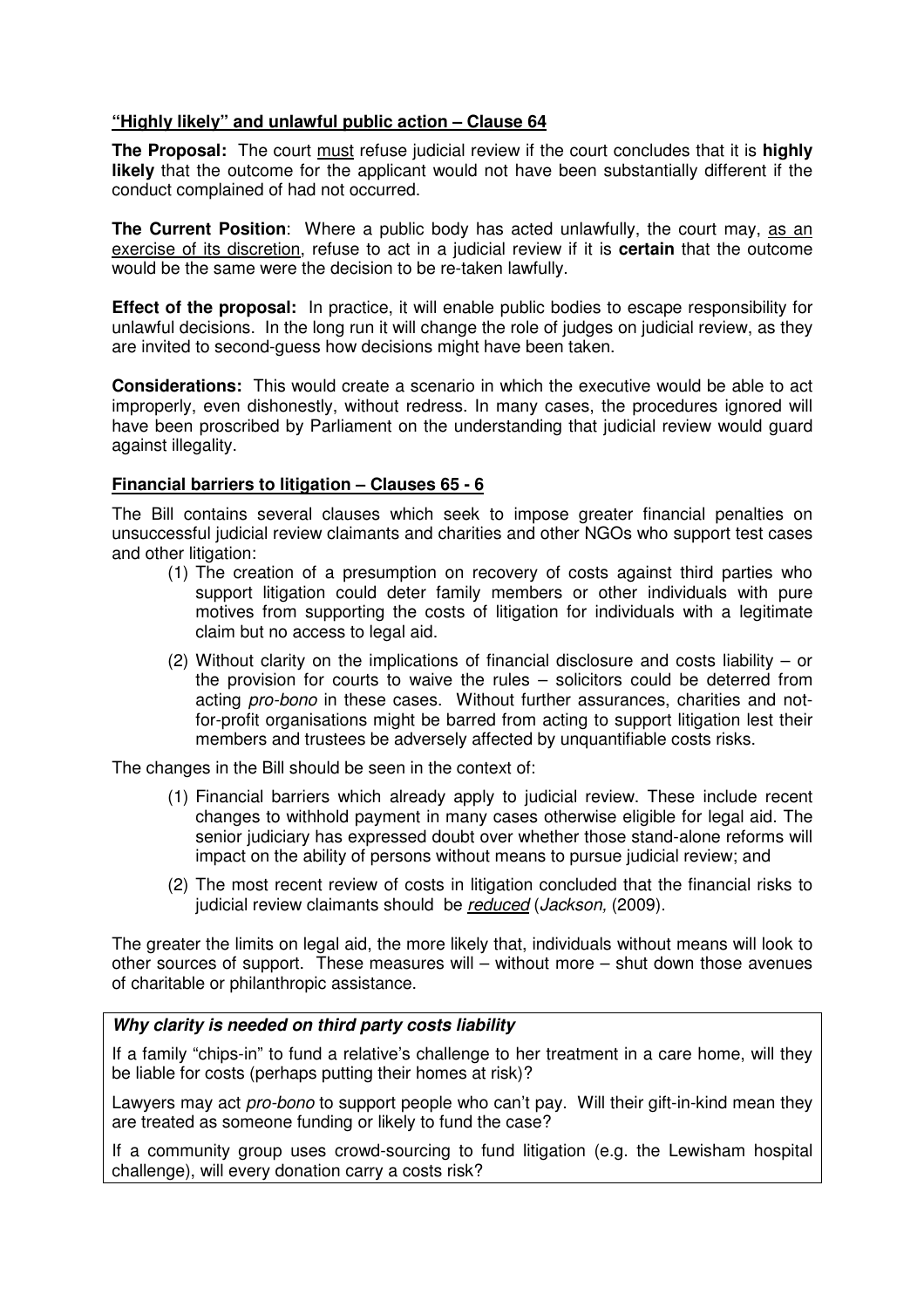## **Barriers to intervention – Clause 67**

**The Proposals**: To prevent third party interveners from seeking their costs against the other parties, and to require the court to order that an intervener must pay other parties' costs arising from the intervention. The court will only have discretion to depart from this rule in exceptional circumstances. Interveners will generally be required to pay all parties' costs including the losing party.

**The Current Position:** A third party intervention occurs where an organisation (such as an NGO or charity or a local authority) with a particular interest or expertise in a matter before the court, applies to make submissions to the court, and is permitted by the court to do so. The general practice is that interveners bear their own costs. However the court retains an absolute power to order that an intervener pays the costs of a party in any case.

**Effect of the proposal:** Most third sector organisations will be deterred by the risk that they are likely to have to pay significant costs. There is a real risk that the court will lose the ability to hear from that part of civil society representing the poor, the weak and the excluded or bringing specialist expertise to bear.

These measures are not a bar to intervention. However they will, in practice, bar all those without significant resources from acting. Parties with means, such as Government Departments and private corporations will still be free to seek permission to intervene and influence the development of public law. The Government argues that parties with an interest in litigation should bear a proportionate cost. This neglects that interveners generally act in the public interest – without a direct interest in the claim - and contribute the cost of their own time for doing so.

**Considerations:** No evidence has been produced to show that the current costs rules result in injustice or waste. There is considerable judicial support for interventions, over which they have a wide discretion. It is in the public interest that when a court is considering important constitutional issues which will have a much wider impact than on the parties in the case that they understand the wider legal framework and the whole factual picture before settling the law.

#### **Interventions: cases in the public interest**

- What positive duties do hospitals owe to patients admitted voluntarily? (Rabone)
- How important are the best interests of children when parents are extradited? (PH & HH)
- Can the State lawfully imprison individuals who are neither convicted nor pending deportation? (Belmarsh)
- When should evidence that may have been obtained through torture be seen by our judges? ("A")
- In what circumstances should doctors withdraw nutrition from a patient who no longer wishes to receive it? (Burke)

**What the judges say: "**Once a matter is in court, the more important the subject, the more difficult the issues, the more help we need to try and get the right answer… interventions are enormously helpful" Baroness Hale of Richmond, "Guarding the Guardians" October 2013